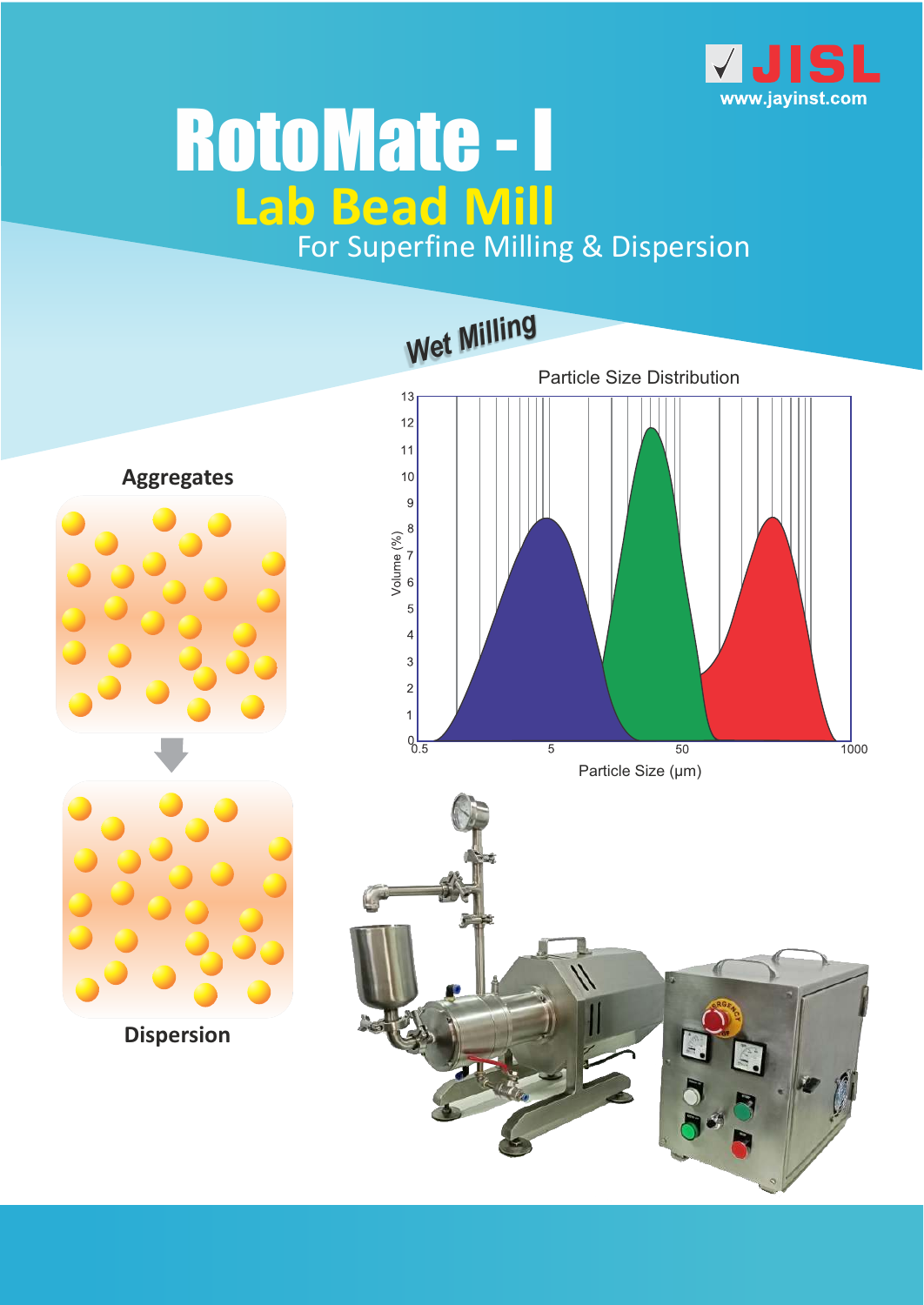#### **Features**

- Compact user-friendly design
- Suitable for continuous circulating operation
- Batch Size : around 750ml to 1 ltr; Grinding chamber volume: 200 ml
- Use of small grinding media of 0.5 mm for grinding down to nanometer range
- Minimal loss of product
- Significant results within short span of time
- Ideal for product development work
- Scales up operations are available



In many technical processes, it is necessary to divide a solid material into fine particles & distribute them evenly within a liquid carrier or base. This process is generally know as "dispersion".

During dispersion, the adhesive forces that act between the extremely fine solid matter powder particles must be overcome. When the requirement on fineness are high or the solid matter is difficult to disperse, a dispersion with high speed stirrer or high shear mixer or homogenizer is often insufficient.

A high speed/high energy bead mills have the ability to process a wide variety of solid matters that are difficult to process. Here, the dispersion process consists of three partial steps running a parallel :

- 1. The wetting of the surface of the solid matter to be processed by liquid components of the milibase.
- 2. The mechanical division of agglomerates into smaller agglomerates & primary particles.
- 3. The stabilization of primary particles, agglomerates and aggregates against renewed attraction\(=flocculation).

A Bead mill plalys a vital part in the mechanical division & also aids the wetting process.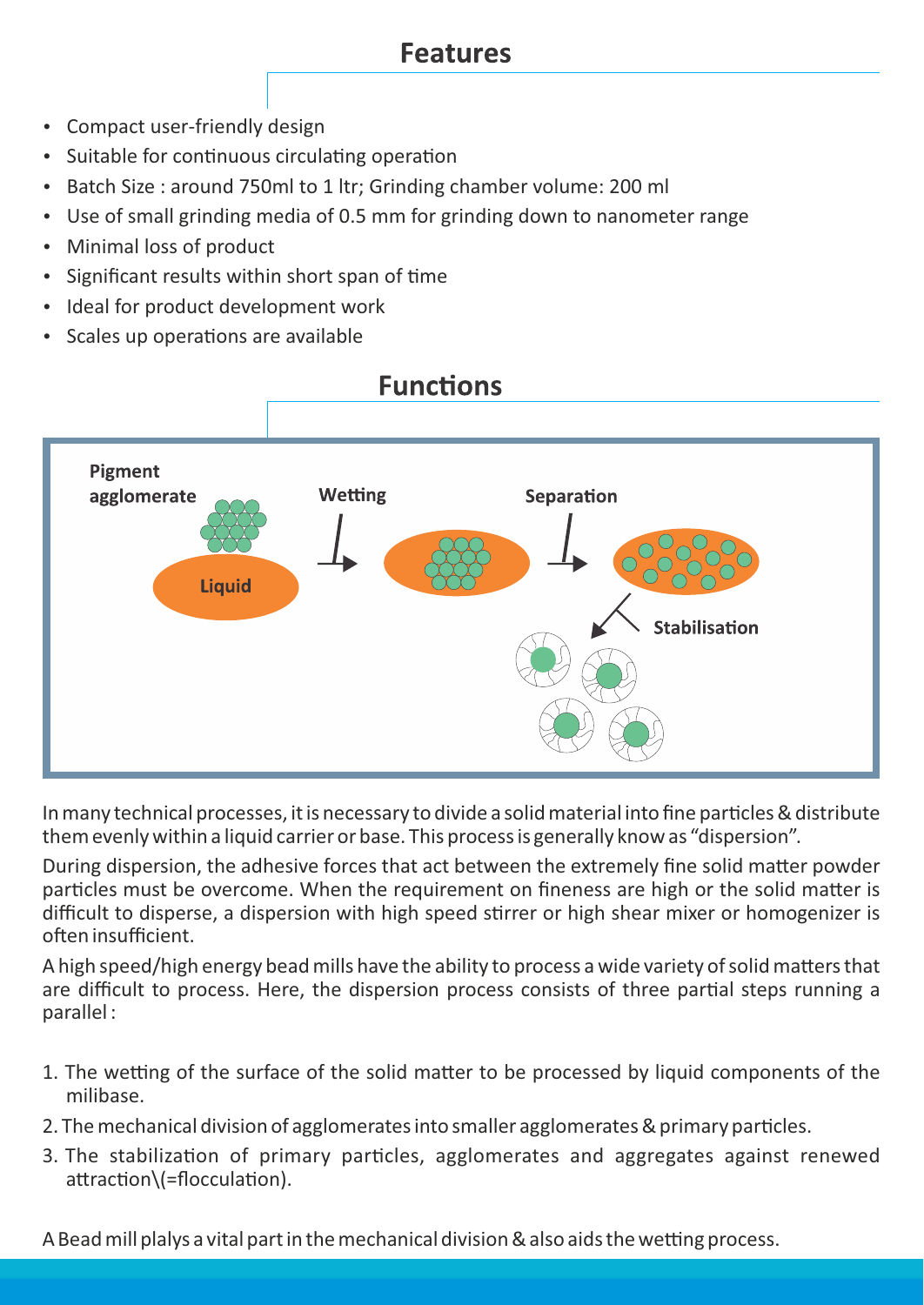**Operating Principle** 



The dispersion system in a bead mill consists of a milling chamber and an agitator or rotor with discs or pegs; the milling chamber is filled with the grinding beads (material eg. Glass, Zircon, Oxide, Steel) & product to be dispersed.

In the milling chamber, the grinding media is kept moving by the agitator, which itself is driven by a motor & the product to be dispersed is also pumped into the chamber through peristaltic pump. As the grinding media collides & rolls about each other, the solid particles caught between them are gradually reduced in size. Each primary particle or aggregarate in the finished product is the result of billions of bombardments by the grinding media & between the rotor and/or the chamber walls & the grinding media

The milled product is separated from the grinding media at the outlet by a slotted screen.

The miled product is filled in the collecting vessel & re-circulated back into the chamber via peristaltic pump while being stirred continuously in the same vessel.